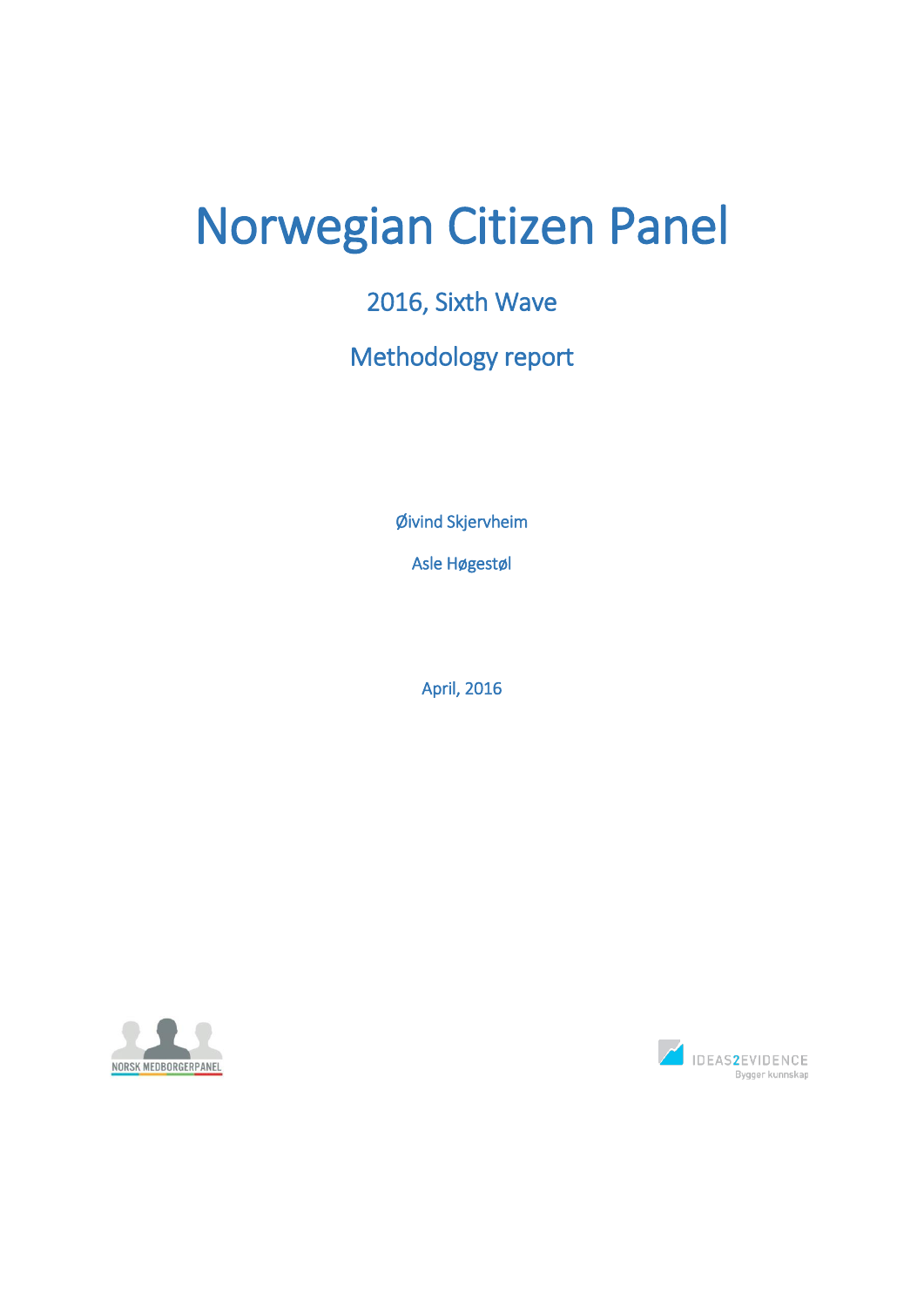### TABLE OF CONTENTS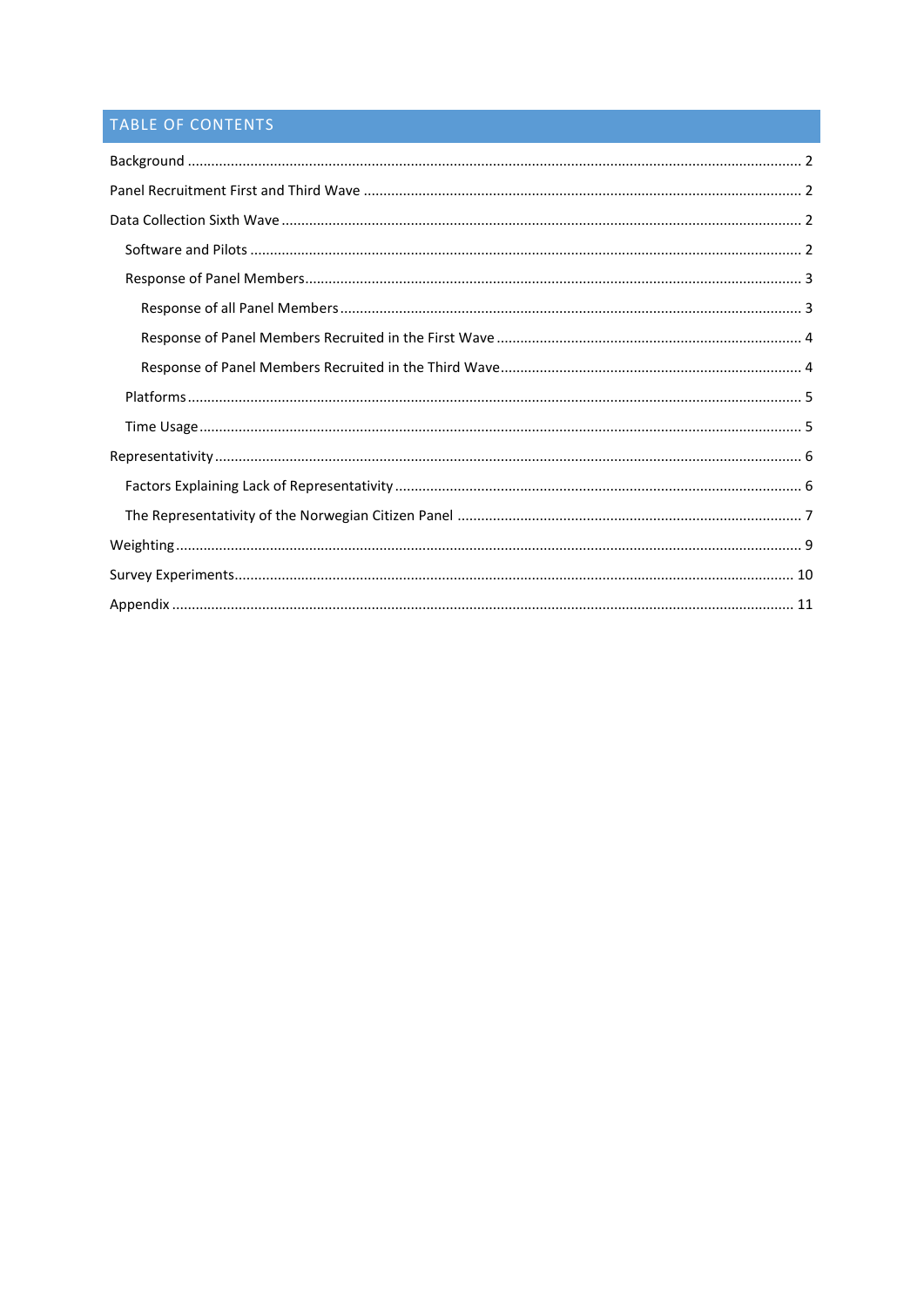#### <span id="page-2-0"></span>BACKGROUND

This report describes the procedures of data collection in the sixth wave of The Norwegian Citizen Panel. Further, the report discusses the representativity of the panel and how the weights are calculated.

The Norwegian Citizen Panel (NCP) was established as a collaboration between several departments at the Faculty of Social Sciences at the University of Bergen and the UNI Research Rokkan Centre.

ideas2evidence is responsible for the panel recruitment, the administration of the panel, and the technical solutions regarding data collection and computing.

#### <span id="page-2-1"></span>PANEL RECRUITMENT FIRST AND THIRD WAVE

Panel members were recruited in wave 1 and wave 3. The samples in wave 1 and wave 3 were drawn from the *National Registry* of Norway. This registry holds information on everyone born in Norway, as well as former and current inhabitants. The formal responsibility for this registry is held by the Norwegian Tax Administration but has partly outsourced the administration to the private IT-company Evry. Evry drew the sample on behalf of the Citizen Panel after relevant permissions were acquired from the Norwegian Tax Administration.

25,000 people over the age of 18 were, in both the first and the third wave, randomly drawn from the register. The extracted information was a) last name, b) first name, c) address, d) gender, e) age, and f) phone number (the latter was included in wave 3 only). The sample excluded persons without a current home address in Norway.

After receiving the data, everyone over the age of 95 was excluded from the sample.

For a detailed description of the recruitment process in wave 1 and 3, we refer to the respective methodology reports for each wave. Note, however, that the process differed between these two waves in that recruitment in the first wave was done through postal recruitment only, while we in the third wave, in addition to postal recruitment, also sent out reminders by text message to all respondents with available phone numbers, and telephonic reminders to a randomly drawn subset of the gross sample.

The total recruitment rate in these two waves were respectively 20 percent in the first wave and 23 percent in the third wave.

#### <span id="page-2-2"></span>DATA COLLECTION SIXTH WAVE

Wave 6 of the NCP involved data collection from existing members of the panel. The data collection was conducted during the month of March 2016.

This section firstly describes software solutions and pilots. Secondly, it presents the data collection procedure and its results, including response and response rates, the use of different platforms, and time usage.

#### <span id="page-2-3"></span>SOFTWARE AND PILOTS

The web-based research software Confirmit administers the surveys and the panel. Confirmit is a "Software-asa-Service" solution, where all software runs on Confirmit's continuously monitored server park, and where survey respondents and developers interact with the system through various web-based interfaces. This software provides very high data security and operational stability. The security measures are the most stringent in the industry, and Confirmit guarantees 99, 7 percent uptime. ideas2evidence does the programming of the survey in Confirmit on behalf of The Norwegian Citizen Panel.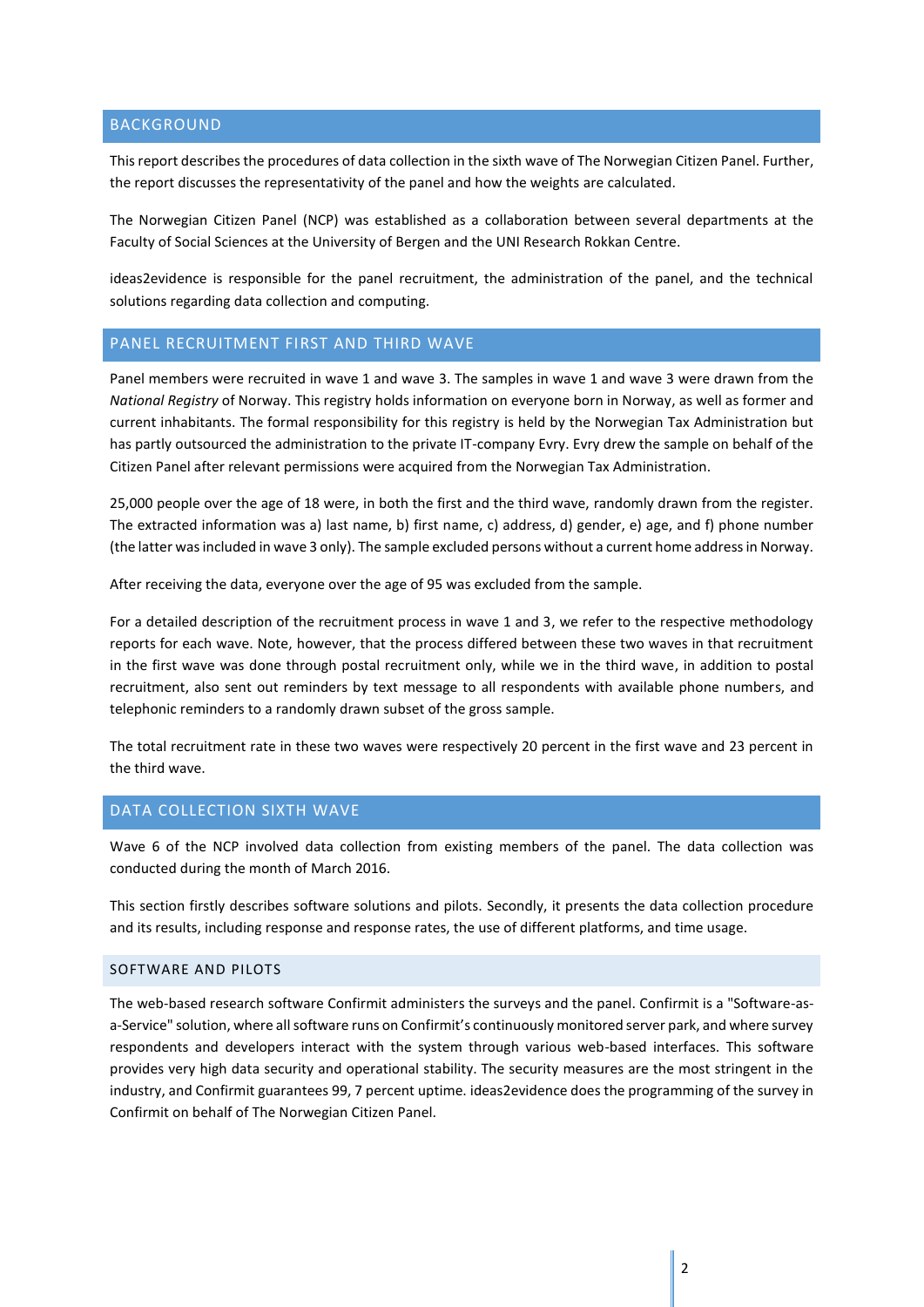The survey went through pilot testing before it went live to the panel. The survey was sent out to, and answered by 210 high school students. The pilot testing was regarded as successful, and no major revisions were deemed necessary.

In addition, the survey was tested extensively during the development phase by ideas2evidence and the researchers involved in the project.

#### <span id="page-3-0"></span>RESPONSE OF PANEL MEMBERS

The survey was launched March 1<sup>st</sup>., 2016. It was sent to the email accounts of the panel's 10,193 members. In these e-mails, the basic information about the Citizen Panel was repeated, and the individual panel members received unique URLs that led to the questionnaire.

In this wave of the NCP, all reminders were distributed via e-mail.

**Table 1: Responses and response rate for panel members by the different stages of data collection**

|                                            |           | Cumulative<br>Response |          | Cumulative        |
|--------------------------------------------|-----------|------------------------|----------|-------------------|
|                                            | Responses | Responses              | Rate (%) | Response Rate (%) |
| Invitation (1 <sup>st</sup> of March)      | 2,277     | 2,277                  | 31,5%    | 31,5%             |
| Reminder no. 1 (4 <sup>th</sup> of March)  | 1,324     | 3,601                  | 18,3%    | 49,8%             |
| Reminder no. 2 (8 <sup>th</sup> of March)  | 667       | 4,268                  | 9,2%     | 59,1%             |
| Reminder no. 3 (11 <sup>th</sup> of March) | 591       | 4,589                  | 8,2%     | 67,3%             |

In total, the wave 6 survey received 4,859 answers. 2,277 respondents completed the survey in the period between the invitation and the first reminder (March 01<sup>st</sup> – 03<sup>rd</sup>), a response rate of 31, 5 percent. The pattern is similar to earlier waves; the majority of the respondents complete the survey before the second reminder is distributed, and most respondents complete the questionnaire shortly after receiving the invitation/a reminder from NCP. For details on the number of respondents after each reminder, we refer you to table 1.

The overall response rate, as reported in table 1, is **67.3 percent**. Some clarifications concerning the calculation of the response rate are necessary. We present the clarifications, along with the response rate for the respondents recruited in wave 1 and the respondents recruited in wave 3 respectively, in the following.

#### <span id="page-3-1"></span>RESPONSE OF ALL PANEL MEMBERS

**Table 2: The historic participation of all respondents**

|                    |               |          | Respondents w06 |       |  |
|--------------------|---------------|----------|-----------------|-------|--|
|                    |               |          | No              | Yes   |  |
|                    | Yes           | w05-yes  | 814             | 3,836 |  |
|                    |               | $w05-no$ | 1,149           | 407   |  |
| Respondents<br>w04 |               | w05-yes  | 402             | 369   |  |
|                    | $\frac{1}{2}$ | $w05-no$ | 2,969           | 247   |  |

As already mentioned, NCP has 10,193 panel members. Many of them have not actively opted out of the panel, but they have silently withdrawn by not participating in the surveys. As shown in table 2,969 respondents have not participated in any of the three last waves (w04-w06). Including these respondents in the calculation of response rate would arguably give an artificially low rate. Therefore, these 2,969 respondents are not included in the calculation of response rates given above.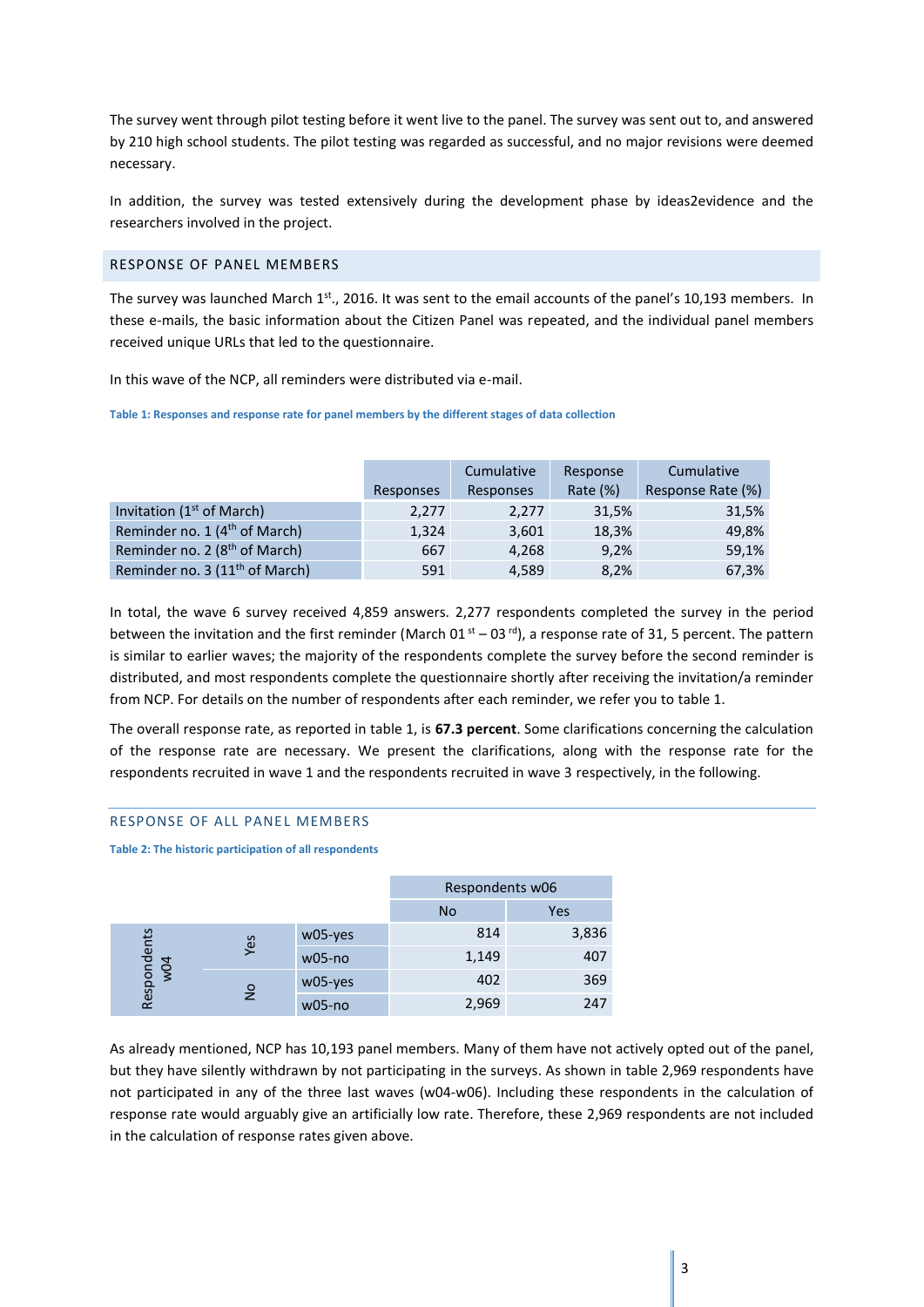#### <span id="page-4-0"></span>RESPONSE OF PANEL MEMBERS RECRUITED IN THE FIRST WAVE

**Table 3: The historic participation of respondents recruited in the first wave**

|                    |               |          | Respondents w06 |       |  |
|--------------------|---------------|----------|-----------------|-------|--|
|                    |               |          | <b>No</b>       | Yes   |  |
|                    |               | w05-yes  | 322             | 1,752 |  |
|                    | Yes           | $w05-no$ | 425             | 153   |  |
| Respondents<br>w04 |               | w05-yes  | 186             | 183   |  |
|                    | $\frac{1}{2}$ | $w05-no$ | 1,537           | 120   |  |

4,678 of NCPs panel members were recruited in wave 1. As shown by table 3, 1,537 respondents have not participated in any of the three last waves (w04-w06). 2,208 of the eligible panel members recruited in the first wave responded to the questionnaire in wave 6. This gives a response rate of 70 percent.

#### <span id="page-4-1"></span>RESPONSE OF PANEL MEMBERS RECRUITED IN THE THIRD WAVE

#### **Table 4: Historic participation of the respondents recruited in the third wave**

**.** 

|                   |               |          | Respondent w06 |       |  |
|-------------------|---------------|----------|----------------|-------|--|
|                   |               |          | No.            | Yes   |  |
|                   |               | w05-yes  | 492            | 2,084 |  |
|                   | Yes           | $w05-no$ | 724            | 254   |  |
| Respondent<br>w04 | $\frac{1}{2}$ | w05-yes  | 216            | 186   |  |
|                   |               | $w05-no$ | 1,432          | 127   |  |

NCP have 5,515 panel members that were recruited in wave 3. Table 4 shows, however, that 1,432 respondents have not participated in any of the three waves (w04-w06), thereby leaving us with 4,083 eligible panel members in this group. In wave 6 we received 2,651 responses from this group, giving us a response rate of 65 percent.

The difference in response rate between first and third wave recruits can be explained by to factors. Firstly, since we withdraw inactive members from the calculation of the response rate, more respondents recruited in the first wave have had time to become inactive, thereby leaving a lower number of baseline respondents that are more loyal to the panel.

At the same time, when comparing the response rate of this group to the response rate of the first wave recruits in the fourth wave<sup>1</sup>, it is notable that the response rate of the panel members recruited in wave 3 are lower, 65 percent versus 70 percent<sup>2</sup>. The recruitment in wave 1 and wave 3 was identical in sample size and sample frame, but in the third wave more, and a different set of, reminders were utilized. In wave 1 prospective panel members were contacted through an invitational letter and a reminder post card. Wave 3 also used an invitational letter and a reminder post card in the recruitment process. In addition, the sample received a reminder by text message, and a subset of the sample were contacted through a telephone call.

As shown in the documentation reports from wave 3 and 4, the increase in the number of recruitment methods (SMS and telephone call, in addition to postal recruitment) in wave 3 resulted in a higher recruitment rate.

<sup>&</sup>lt;sup>1</sup> For the sake of clarity: the sixth wave is the fourth survey for the panel members recruited in the third wave, just as the fourth wave was the fourth survey for the panel members recruited in the first wave.

<sup>&</sup>lt;sup>2</sup> This tendency, with lower response rate from the panel members recruited in the third wave compared to the first wave, was also discussed in the documentation reports for the fourth and the fifth wave.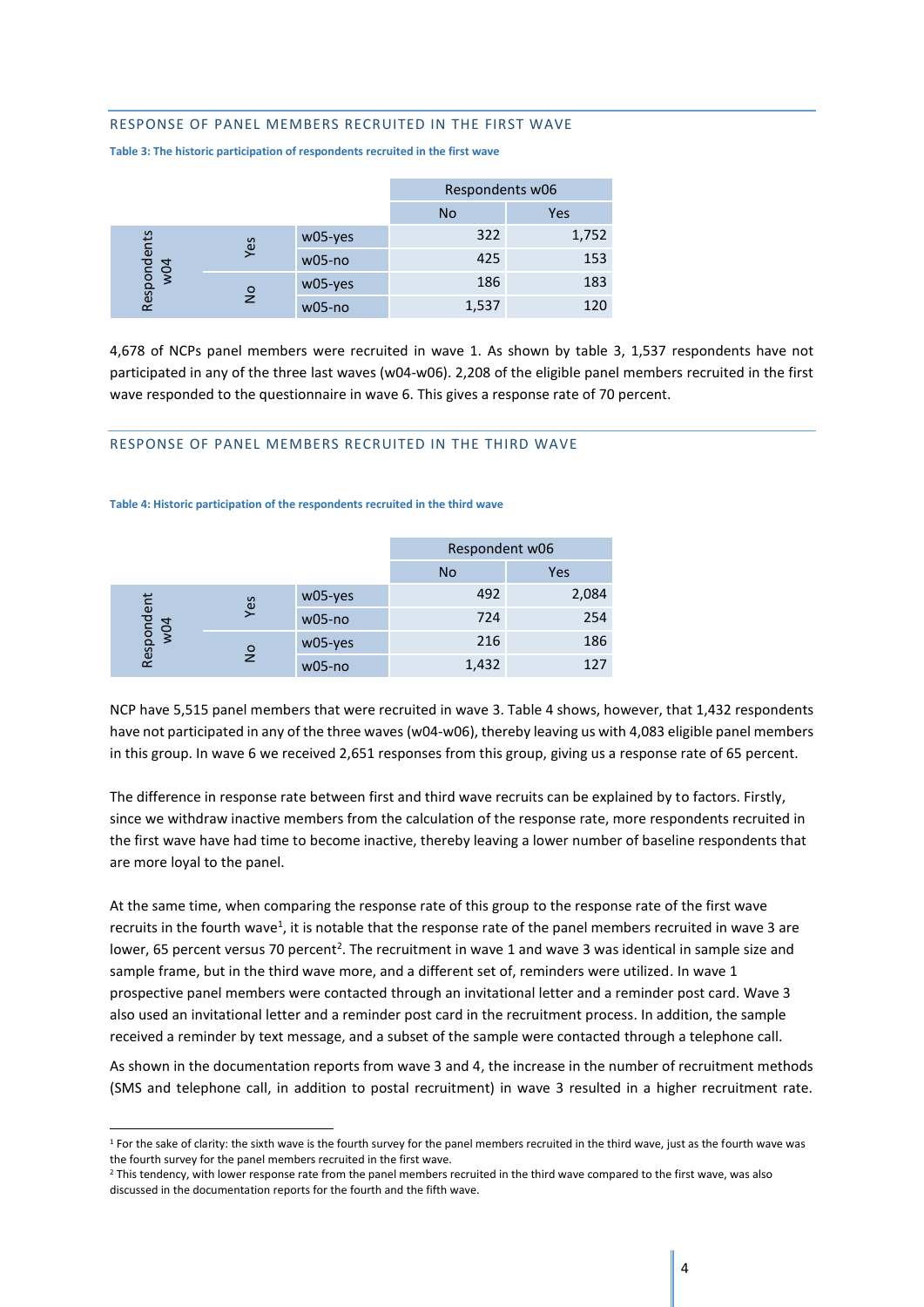However, the higher recruitment rate in wave 3 wasfollowed by a lower response rate in wave 4 when compared to the rate achieved in the second and third wave from panel members recruited in the first wave. The response rate of the members recruited in wave 3 declines in correspondence with how many reminders the panel members needed in order to be recruited. This indicates that panel members who need multiple reminders in order to be recruited are not as loyal as those who need fewer reminders.

#### <span id="page-5-0"></span>PLATFORMS

The questionnaire was prepared for data input via smart phones. In order to enhance the respondents' experience with the questionnaire, mobile users were routed away from certain elements in the questionnaire that demanded larger screens. These questions are documented in the codebook.

23.3 percent of all survey respondents that opened the questionnaire used a smart phone/tablet. That is 0.7 percentage points lower than in the fifth wave.

6.6 percent of the mobile users did not complete to such an extent that they were classified as respondents in the sixth wave. For non-mobile users the percentage was 4.6 percent. Mobile users were thus more likely to leave the questionnaire before completion. This was also the case in the third, the fourth and the fifth wave. However, the non-completion rate for mobile users fell from more than 10 percent in the fifth wave, while the non-completion rate for non-mobile users are the same as in the fifth wave. The difference between these two groups are in other words less than before.

#### <span id="page-5-1"></span>TIME USAGE





The average respondent used 22.5 minutes to complete the questionnaire. This is a three minutes lower completion time than in the fifth wave. The challenge of measuring average time usage is that respondents may leave the questionnaire open in order to complete the survey later. This idle time causes an artificially high average for completing the survey. The average of 22.5 minutes therefore only includes the 87 percent of the respondents, which used less than, or equal to, 60 minutes.

As in earlier waves, the NCP questionnaire is divided into different subsets (U1-U4). Figure 1 shows that respondents that answered questions in the U1 subset on average used less time than the other subsets. This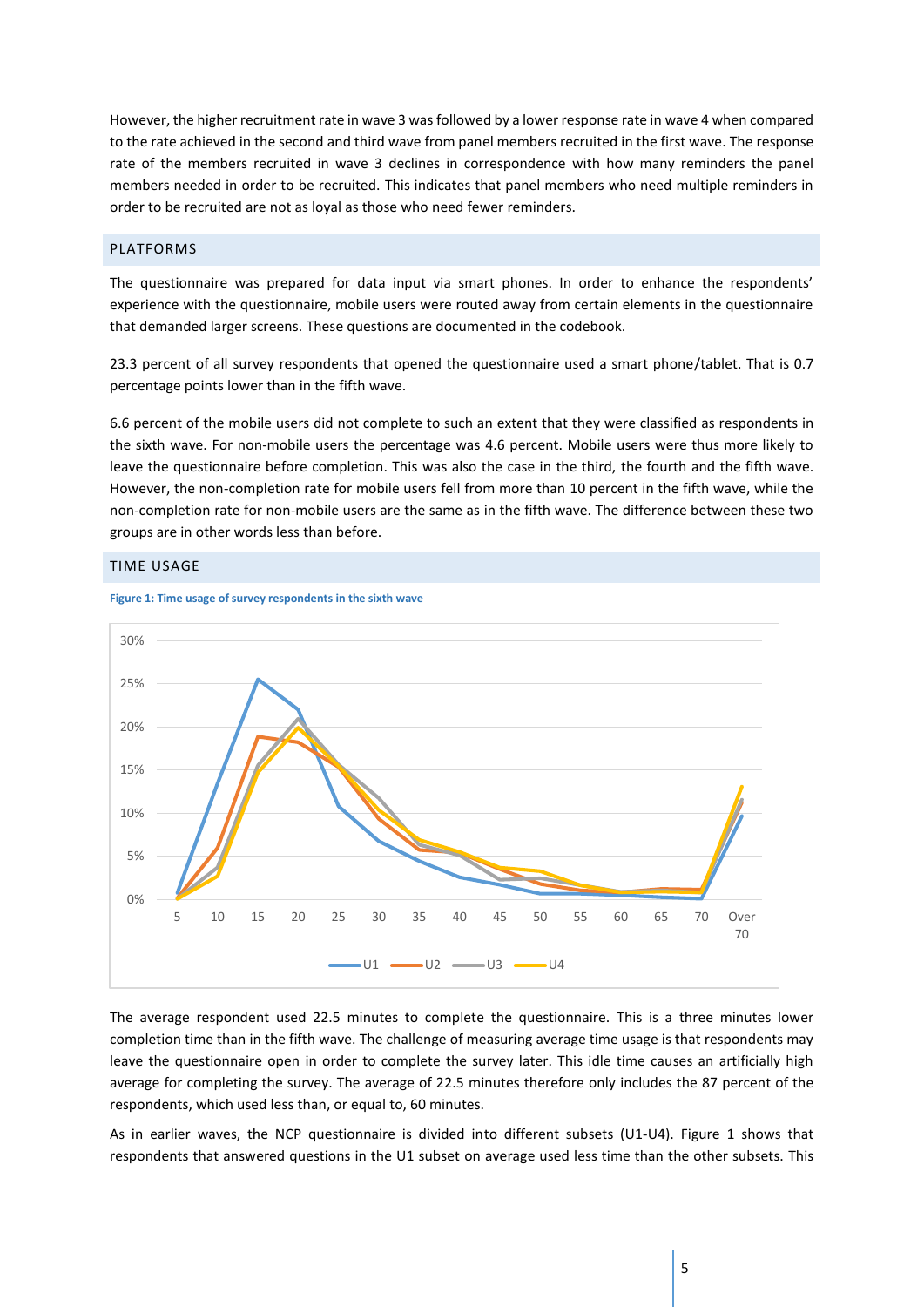was also the case in the fourth and the fifth wave. The breakdown of time usage for each subset is shown in table 5.

It is interesting to note that mobile users on average use less time on the survey than non-mobile users, despite the survey being displayed in a more time-effective manner on non-mobile platforms. One probable explanation for this is that mobile users spend less time writing text on open text questions. On an open question in wave six regarding climate change, mobile users wrote on average two thirds of the characters that non-mobile users wrote. In addition, while 91 percent of the non-mobile users wrote at least one character answering this open question, 86 percent of the mobile users answered. In conclusion, less mobile users answer on open text questions, and their response is shorter.

#### **Table 5: Average time usage (minutes) in each subset in the sixth wave**

|                  |      |      | All respondents U1-respondents U2-respondents U3-respondents U4-respondents |      |      |
|------------------|------|------|-----------------------------------------------------------------------------|------|------|
| All respondents  | 22,5 | 18.8 | 22.7                                                                        | 23.8 | 24,8 |
| Non-mobile users | 22,7 | 18.9 | 22.9                                                                        | 24.2 | 24.7 |
| Mobile users     | 22.0 | 18,8 | 22.2                                                                        | 22.2 | 25,0 |

#### <span id="page-6-0"></span>REPRESENTATIVITY

In this section, we describe the representativity of the survey respondents. First, we will discuss factors explaining representativity. Thereafter we apply demographic variables to present data on representativity by different strata. The data on representativity is the foundation for the section on weighting.

#### <span id="page-6-1"></span>FACTORS EXPLAINING LACK OF REPRESENTATIVITY

There are two main points that can serve as explanations to non-response and lack of representativity:

- access to and familiarity with the internet (given that a web-based questionnaire was the only response mode made available)
- the motivation and interest of the respondents

The first challenge is strongly related to the age composition of the survey respondents. Although Norway has a very high computer and internet density, the probability of having an e-mail address, and the skills required to access and fill in an online questionnaire, normally decreases with increasing age. The second challenge, motivation and interest, is often explained by the respondents' level of education. In addition to age and education, we added the variables of geography and gender in order to test the representativity of the survey respondents. The variables have the following categories:

- Age:  $19-29$  years,  $30-59$  years, 60 and above.
- Highest completed education: no education/elementary school, upper secondary, university/university college.
- Geography: Oslo/Akershus, Eastern Norway, Southern Norway, Western Norway, Trøndelag, Northern Norway.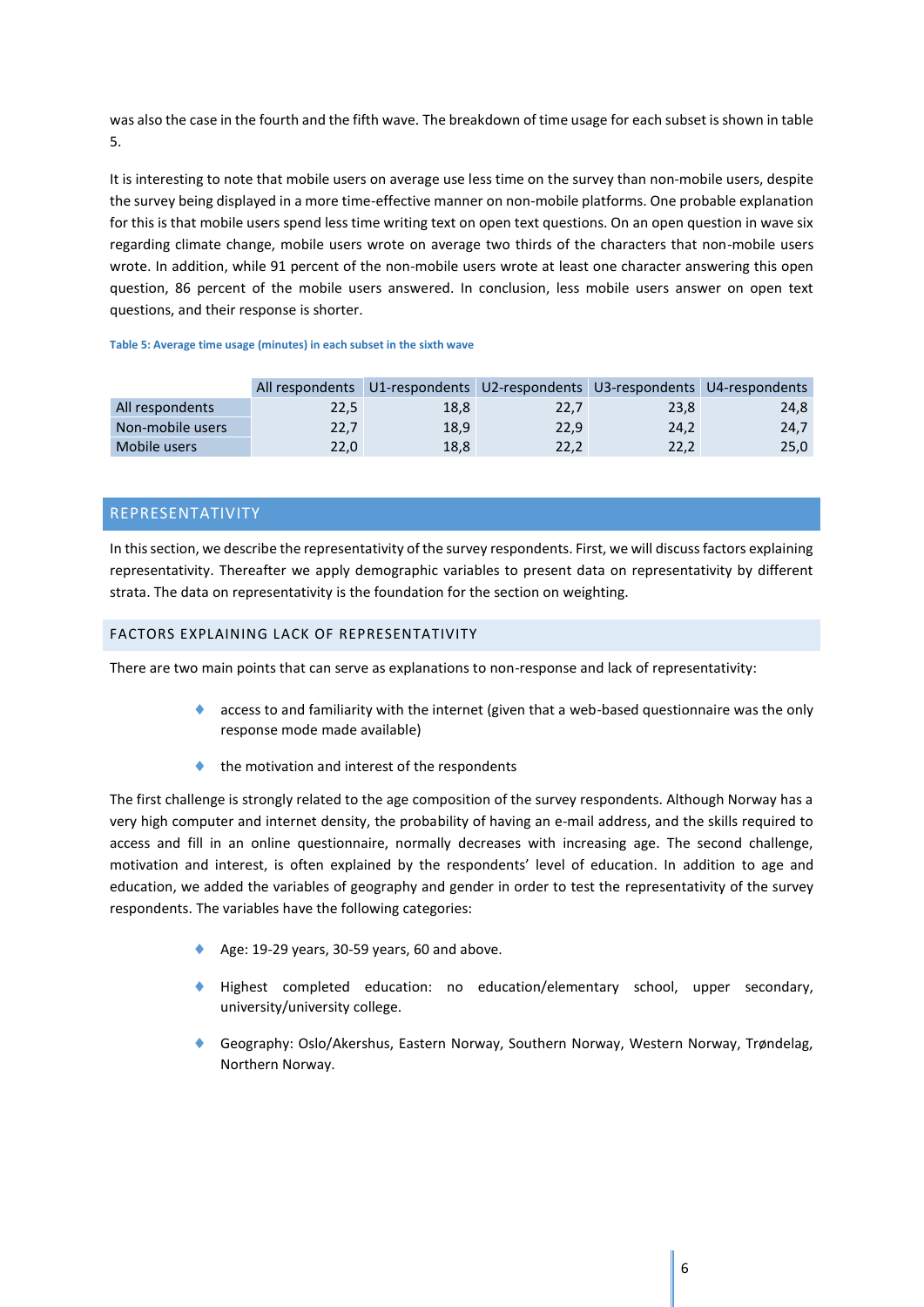#### <span id="page-7-0"></span>THE REPRESENTATIVITY OF THE NORWEGIAN CITIZEN PANEL

The sampling frame of the survey equals to the Norwegian population above the age of 18, comprising a population of approximately 3,9 million individuals. Earlier reports have documented a systematic underrepresentation of respondents belonging to the two lowest educational groups, independent of gender and age. The underrepresentation is particularly strong for young men. As expected, individuals with education from universities or university colleges are overrepresented. All of these observations are also true for wave 6. The result of lower participation from younger age groups, is that respondents with high education in this age bracket are not overrepresented compared to the population. They are however clearly overrepresented *within* their age bracket.

From the age distribution presented in table 6, we see that 18-29 year olds are underrepresented in the net sample of the sixth wave. The age groups 30-59 years and 60 years and above are both overrepresented. The underrepresentation of 18-29 year olds is more prominent in this wave compared to both the fourth and the fifth wave. This is in part explained by lower loyalty to the NCP in this age group, but another important explanatory factor is the aging of the panel since new members last were recruited.

#### **Table 6: Age distribution in the population and the net sample of the sixth wave**

|                  | $18-29$ years | 30-59 years | 60 years and above |  |
|------------------|---------------|-------------|--------------------|--|
| Population       | 20.5%         | 51.6 %      | 28.0%              |  |
| Net sample - w06 | 10.2%         | 52.9%       | 36.9%              |  |

New patterns emerge when adding gender in table 7; young men are more underrepresented than young women are. In the oldest age group, men are clearly overrepresented. In the fifth wave women in this age group was slightly underrepresented, but are now overrepresented. Lastly, the share of middle-aged men in the net sample of wave 6 is close to that of the population, while the women are overrepresented.

#### **Table 7: Combined distribution of age and gender in the population and the net sample of the sixth wave**

|                  | $18-29$ years |        | 30-59 years |        | 60 years and above |        |  |
|------------------|---------------|--------|-------------|--------|--------------------|--------|--|
|                  | Men           | Women  | Men         | Women  | Men                | Women  |  |
| Population       | 10.5 %        | 10.0 % | 26,5 %      | 25.1%  | 13.0%              | 14,9%  |  |
| Net sample - w06 | 4.4 %         | 5.8%   | 25.5%       | 27.8 % | 20.8%              | 15.7 % |  |

The inclusion of educational level in table 8 reveals a systematic underrepresentation of respondents with little or no education, independent of age and gender. As discussed in relation to table 7 and 8, the underrepresentation is strong for young respondents. The underrepresentation is also strong for middle-aged respondents with little or no education.

Respondents that have upper secondary education as their highest completed education are somewhat underrepresented in all groups. Those who have university or university college education are clearly overrepresented in the two oldest age brackets, independent of gender.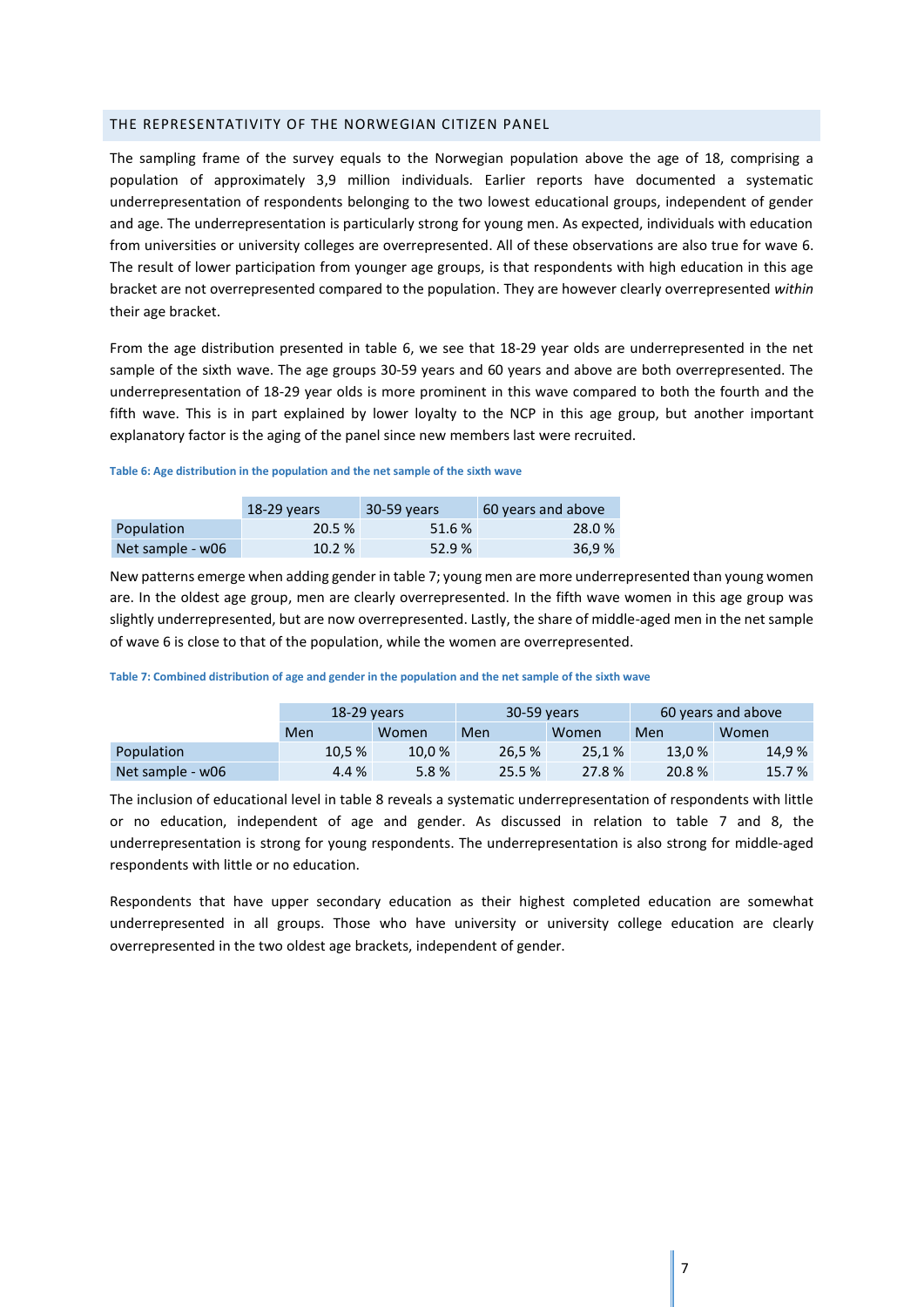**Table 8: Combined distribution of age, gender and education in the population and the net sample of the sixth wave**

|                                |                |       | Population | Net sample - w05 |       |  |
|--------------------------------|----------------|-------|------------|------------------|-------|--|
|                                |                | Men   | Women      | Men              | Women |  |
| No education/elementary school |                | 4.1%  | 3.2%       | 0.4%             | 0,8%  |  |
| Upper secondary education      | years<br>18-29 | 4.2%  | 3.4%       | 2,5%             | 2,8%  |  |
| University/university college  |                | 2.2%  | 3.4%       | 1,5%             | 2,3%  |  |
| No education/elementary school |                | 5.5%  | 4.9%       | 1,4%             | 1,3%  |  |
| Upper secondary education      | 30-59<br>years | 12.1% | 8.8%       | 8,6%             | 6,8%  |  |
| University/university college  |                | 9.0%  | 11.4 %     | 15,5 %           | 19,7% |  |
| No education/elementary school |                | 3.2%  | 4.9%       | 2,7%             | 2,7%  |  |
| Upper secondary education      | pue<br>above   | 6.5%  | 7.1%       | 6,0%             | 4,0 % |  |
| University/university college  | 60             | 3.3%  | 2.9%       | 12,0%            | 9,0%  |  |

In regards to geography, (table 9) we observe that Western Norway and Trøndelag both are slightly overrepresented, while the capital area – the counties of Oslo and Akershus – is clearly overrepresented. Southern Norway, Northern Norway and Eastern Norway meanwhile are all underrepresented among the respondents in the sixth wave.

The clearly most overrepresented group are men aged 60 years above living in the capital area. This group accounts for 2.6 percent of the population but 5.1 percent of the respondents in wave six belongs to this demography. The most underrepresented groups are young men in Eastern Norway, and young men and women in Southern Norway.

|                       |              | Population |       |              | Net sample - w06 |       |              |
|-----------------------|--------------|------------|-------|--------------|------------------|-------|--------------|
|                       |              | Men        | Women | <b>Total</b> | Men              | Women | <b>Total</b> |
|                       | 18-29 years  | 2.5 %      | 2.6%  | 5.1%         | 1.1%             | 1.7%  | 2.8%         |
| Akershus/Oslo         | 30-59 years  | 6.7%       | 6.4%  | 13.1%        | 7.2 %            | 8.6%  | 15.8%        |
|                       | 60 and above | 2.6%       | 3.0%  | 5.6%         | 5.1%             | 4.8%  | 9.9%         |
|                       | In total     | 11.8%      | 12.0% | 23.8%        | 13.4%            | 15.1% | 28.5 %       |
|                       | 18-29 years  | 2.5%       | 2.3%  | 4.8%         | 0.8%             | 1.4%  | 2.2%         |
| Eastern Norway        | 30-59 years  | 6.8%       | 6.6%  | 13.4%        | 5.5%             | 6.1%  | 11.6%        |
|                       | 60 and above | 3.9%       | 4.5%  | 8.4%         | 6.3%             | 4.3%  | 10.6%        |
|                       | In total     | 13.2 %     | 13.4% | 26.6%        | 12.6%            | 11.8% | 24.4 %       |
|                       | 18-29 years  | 0.6%       | 0.6%  | 1.2%         | 0.2 %            | 0.2 % | 0.4%         |
| Southern Norway       | 30-59 years  | 1.5%       | 1.4%  | 2.9%         | 1.2%             | 1.6%  | 2.8%         |
|                       | 60 and above | 0.7%       | 0.9%  | 1.6%         | 0.9%             | 0.7%  | 1.6%         |
|                       | In total     | 2.8%       | 2.9%  | 5.7%         | 2.3 %            | 2.5%  | 4.8%         |
|                       | 18-29 years  | 2.8%       | 2.7%  | 5.5%         | 1.2%             | 1.5%  | 2.7%         |
| <b>Western Norway</b> | 30-59 years  | 6.9%       | 6.3%  | 13.2 %       | 6.9%             | 7.1%  | 14.0%        |
|                       | 60 and above | 3.3%       | 3.7%  | 7.0%         | 5.3 %            | 4.0%  | 9.3%         |
|                       | In total     | 13.0%      | 12.7% | 25.7 %       | 13.4%            | 12.6% | 26.0%        |
|                       | 18-29 years  | 1.0%       | 0.9%  | 1.9%         | 0.6%             | 0.5%  | 1.1%         |
| Trøndelag             | 30-59 years  | 2.2 %      | 2.1%  | 4.3%         | 2.5 %            | 2.4%  | 4.9%         |
|                       | 60 and above | 1.2%       | 1.3%  | 2.5%         | 1.8%             | 1.3%  | 3.1%         |
|                       | In total     | 4.4%       | 4.3%  | 8.7%         | 4.9%             | 4.2%  | 9.1%         |
|                       | 18-29 years  | 1.0%       | 0.9%  | 1.9%         | 0.4%             | 0.4%  | 0.8 %        |
| Northern Norway       | 30-59 years  | 2.4%       | 2.2%  | 4.6%         | 2.0%             | 1.8%  | 3.8%         |
|                       | 60 and above | 1.4%       | 1.5%  | 2.9%         | 1.6%             | 1.0%  | 2.6%         |
|                       | In total     | 4.8%       | 4.6%  | 9.4%         | 4.0%             | 3.2%  | 7.2%         |

**Table 9: Combined distribution of age, gender and geography in the population and the net sample of the sixth wave**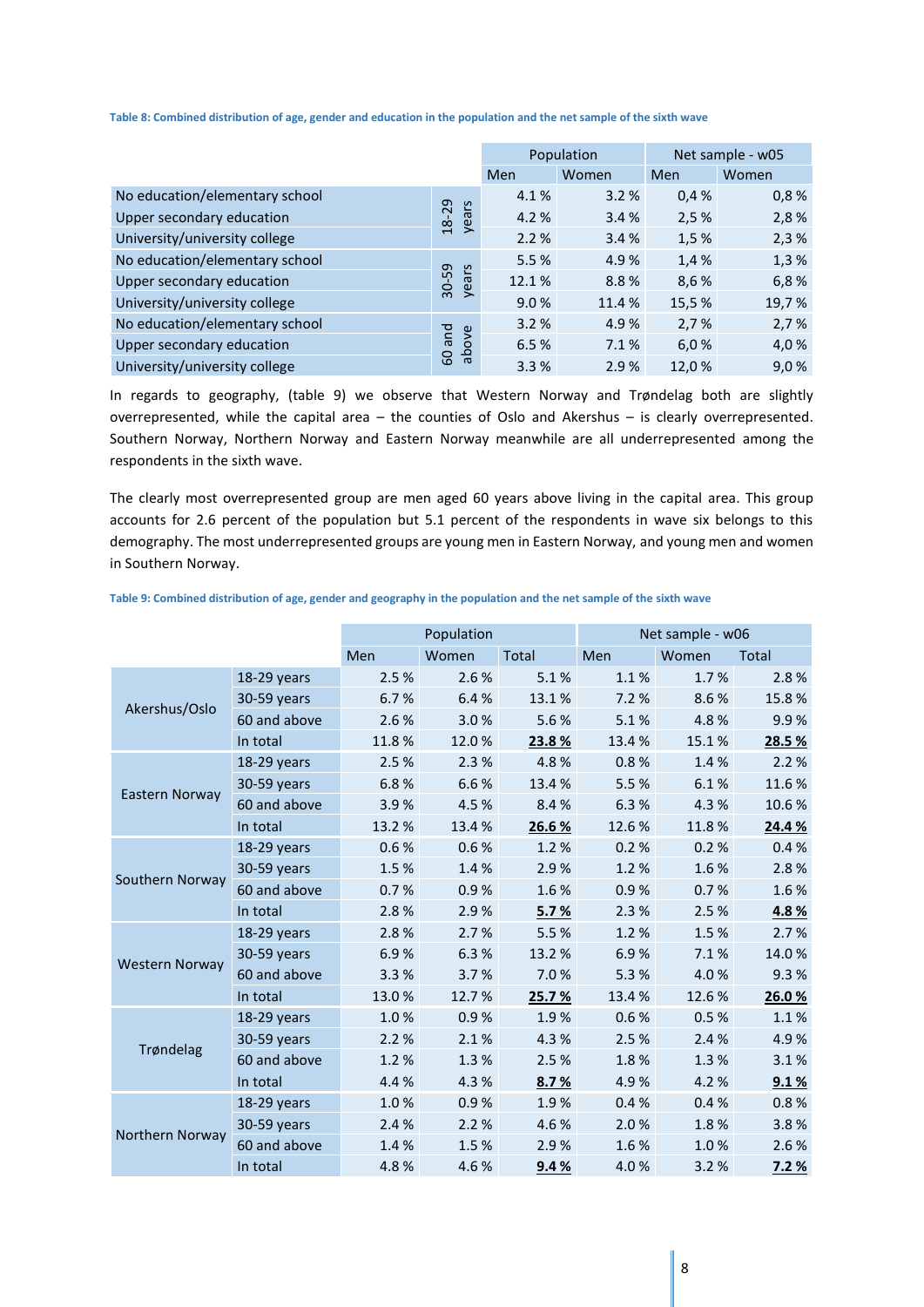#### <span id="page-9-0"></span>WEIGHTING

To compensate for the observed biases, we have calculated a set of weights. The weights are equal to the relation between a given strata in the population and the total population, divided by the relation between a given strata in the net sample and the total net sample. $3$  This procedure returns values around 1, but above 0. Respondents belonging to a stratum that is underrepresented will receive a weight above 1 and respondents belonging to an overrepresented stratum will receive a weight below 1. We have listed the weights of the different strata in table 13 in the appendix.

When calculating the weights, information regarding the respondents' geographical location, gender and age is based on registry data. Information on these variables was included in the sample file we received from the Norwegian National Registry. Information regarding the level of education is from the survey. 3.8 percent of the sixth wave net sample have not answered the question about level of education. Because of this, two different weights have been calculated:

- **Weight 1** is based on demographic variables only (age, gender and geography)
- **Weight 2** combines the demographic variables with education. Respondents with missing data on the education variable are only weighted on demography (the education component of the weight is in these cases set to 1).

The variables have the following categories:

- **Age**: 19-29 years, 30-59 years, 60 and above.
- **Highest completed education**: no education/elementary school, upper secondary, university/university college.
- **Geography**: Oslo/Akershus, Eastern Norway, Southern Norway, Western Norway, Trøndelag, Northern Norway.

The method for calculating weights is equal to that of previous waves.

When applied, both weights will provide a weighted N equal to the number of respondents in the dataset.

As shown in the discussion above, of the factors considered, level of education creates the most bias. We therefore strongly recommend using weight 2 in most statistical analyses, as this weight provides the most accurate compensation for the various sources of bias in the net sample. Table 11 shows the effects of weight 2 on the distribution of self-reported level of education in the net sample. As we can observe, the weight gives the sample a perfect distribution compared to the population. It is however important to stress that the distribution when not weighted is far from ideal, with a clear underrepresentation of the population with low levels of education

<u>.</u>

<sup>3</sup> The applied formula for weight *w*<sub>i</sub> for element *i*, in strata *h* is:  $w_i = \frac{N_h}{n} \frac{m}{m}$  $n_h/n$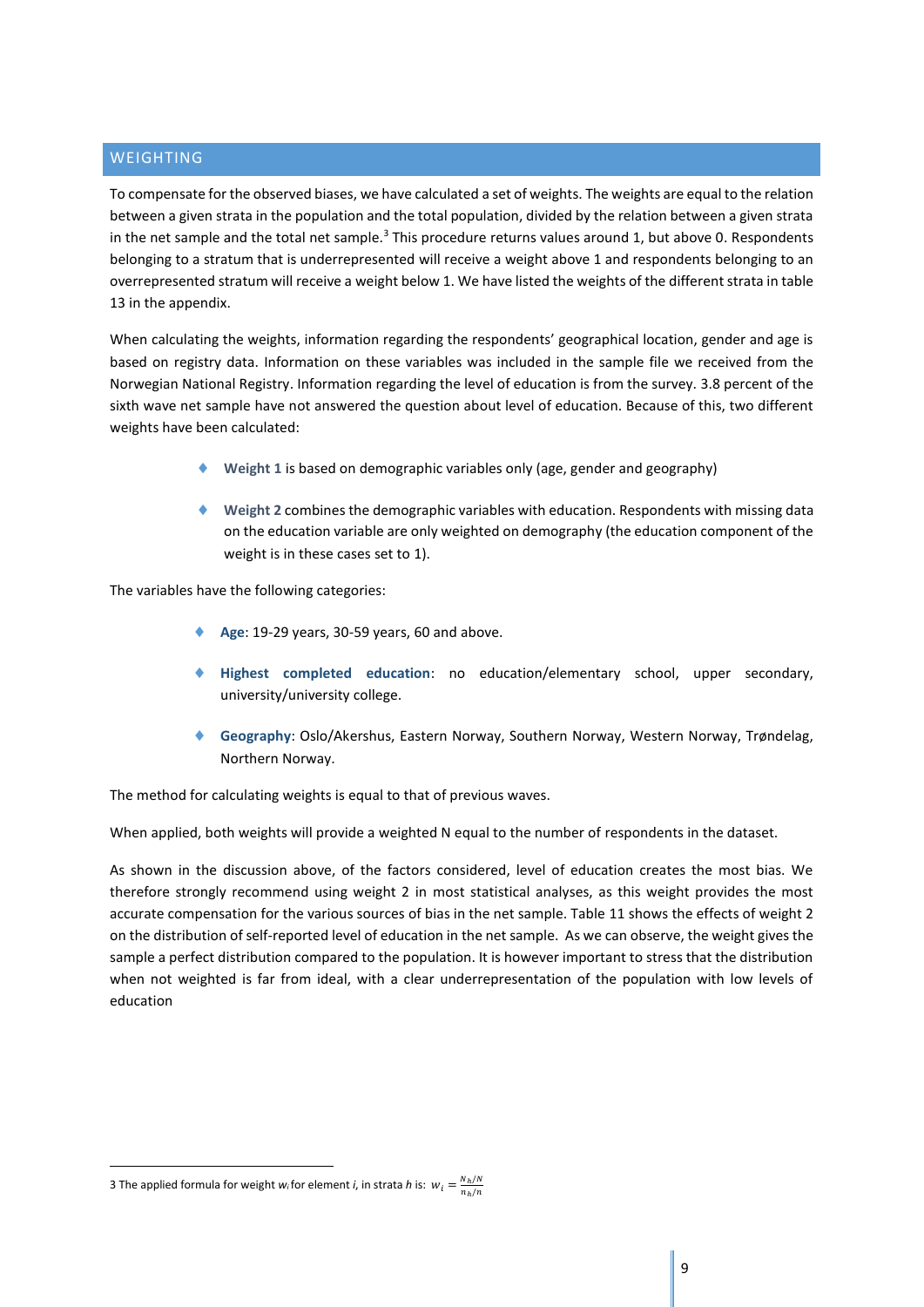#### **Table 10: Effect of weight 2 on self-reported level of education**

|                                |              |          | <b>Difference</b> |                | Difference between |
|--------------------------------|--------------|----------|-------------------|----------------|--------------------|
|                                | Sample - not | Sample - |                   | between sample | weighted sample    |
|                                | weighted     | weighted | Population        | and population | and population     |
| No education/elementary school | 9.2%         | 25.9%    | 25.9%             | $-16.5%$       | 0.0 %              |
| Upper secondary education      | 30.8%        | 42.0%    | 41.9%             | $-10.8%$       | 0.0 %              |
| University/university college  | 60.0%        | 32.2 %   | 32.2 %            | 27.2 %         | 0.0 %              |

Literature on surveys has shown that individuals who are interested in politics are more likely to participate in surveys than individuals who are not. This particularly holds true for surveys with politics as a topic.<sup>4</sup> In previous reports, we have documented the effect of the weights on party affiliation compared to election results, and the respondents interest in politics. This wave included no questions on political interest, and 2016 is not an election year. Therefor no such analysis are included in this report. We refer to the methodology report from the fifth wave for these discussions.

#### <span id="page-10-0"></span>SURVEY EXPERIMENTS

1

Each wave of the Citizen Panel Survey includes several survey experiments where different groups of respondents receive questions with slightly different wordings. We have achieved this by randomly assigning respondents to groups during the data collection process. In addition, there is also a more permanent split of the respondents into two or more groups. To reduce the overall time required to answer the survey, some sections of the questionnaire were only presented to one of these groups. For both of these reasons, the number of respondents who have answered a single question might be substantially less than the total number of respondents. See the detailed data documentation for further information about this.

<sup>4</sup> Groves, Robert M., Stanley Presser and Sarah Dipko (2004): "The Role of Topic Interest in Survey Participation Decisions". *Public Opinion Quarterly*. Vol. 68, No. 1:2-31